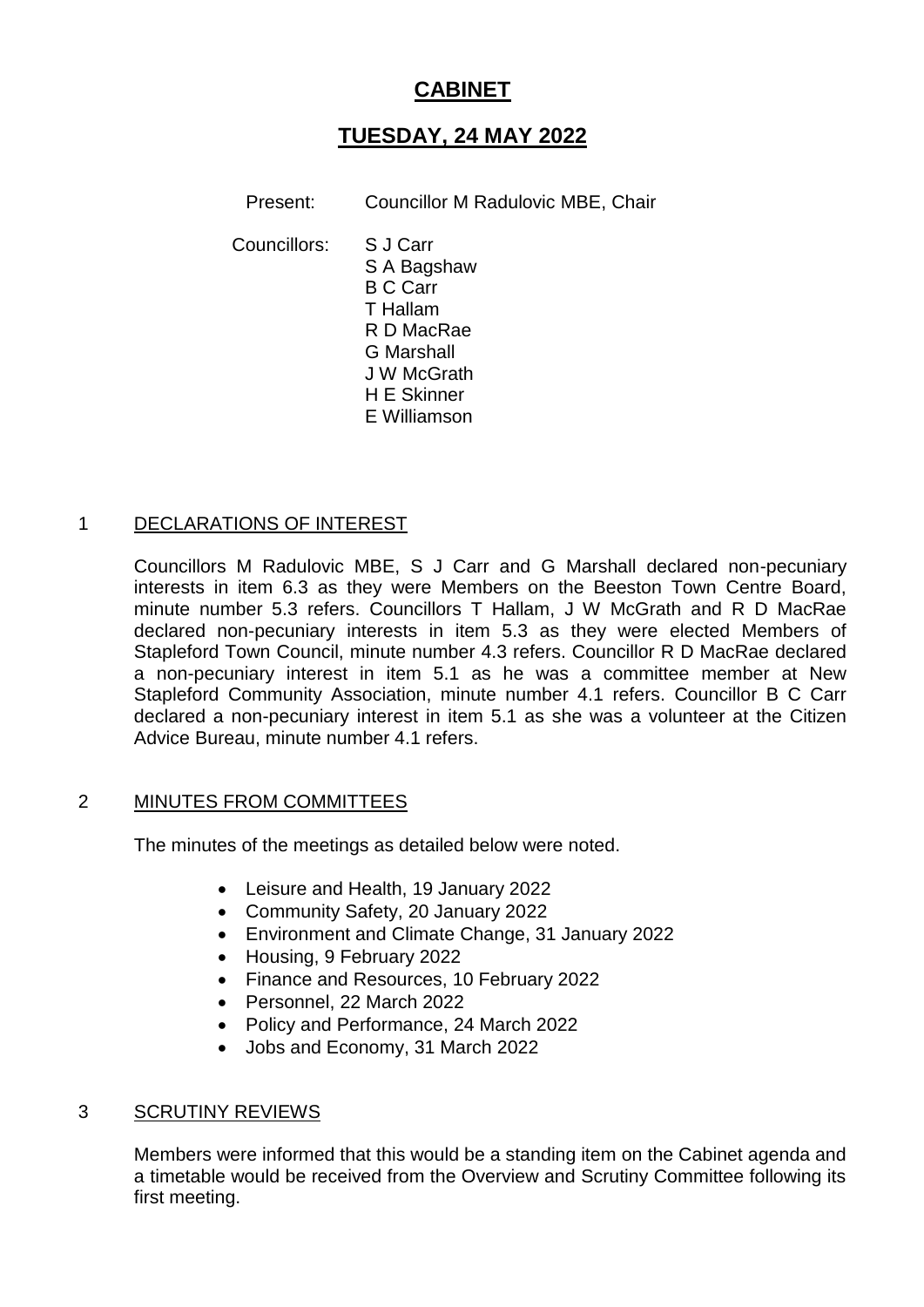## 4 RESOURCES AND PERSONNEL POLICY

### 4.1 GRANTS TO VOLUNTARY AND COMMUNITY ORGANISATIONS, CHARITABLE BODIES AND INDIVIDUALS INVOLVED IN SPORTS, THE ARTS AND DISABILITY MATTERS 2022/23

Cabinet considered two requests for grant aid in accordance with the provisions of the Council's Grant Aid Policy.

### **RESOLVED that the applications be dealt with as follows:**

| <b>Phoenix Community Foundation</b>         | 3,900 |
|---------------------------------------------|-------|
| <b>New Stapleford Community Association</b> | 4,000 |

Reason

The grant aid will assist in achieving the Council's corporate value of having a strong, caring focus on the needs of all communities.

## 4.2 CAPITAL GRANT AID REQUEST - ROYAL BRITISH LEGION (BEESTON) SOCIAL CLUB

The Royal British Legion Social Club, Beeston had requested a capital grant of up to £6,000 to enable the completion of its refurbishment project in order to bring the premises systems up to current fire and safety standards. Members stated that the Royal British Legion Social Club had played an essential role in supporting Broxtowe's veterans for over 70 years and was an important venue in the Borough.

## **RESOLVED that the grant funding request of £6,000 for The Royal British Legion (Beeston) Social Club be approved.**

#### Reason

Consideration of not approving the grant would have negative financial implications for the Royal British Legion Social Club and the building would not have been safe for community use.

## 4.3 GRANT AID REQUEST FROM STAPLEFORD TOWN COUNCIL

## **RESOLVED that the item be deferred.**

#### Reason

The deferral would allow for discussions to take place with the Leader of the Council and the Chief Executive to discover further information in relation to the Youth Centre and Arthur Mee Centre.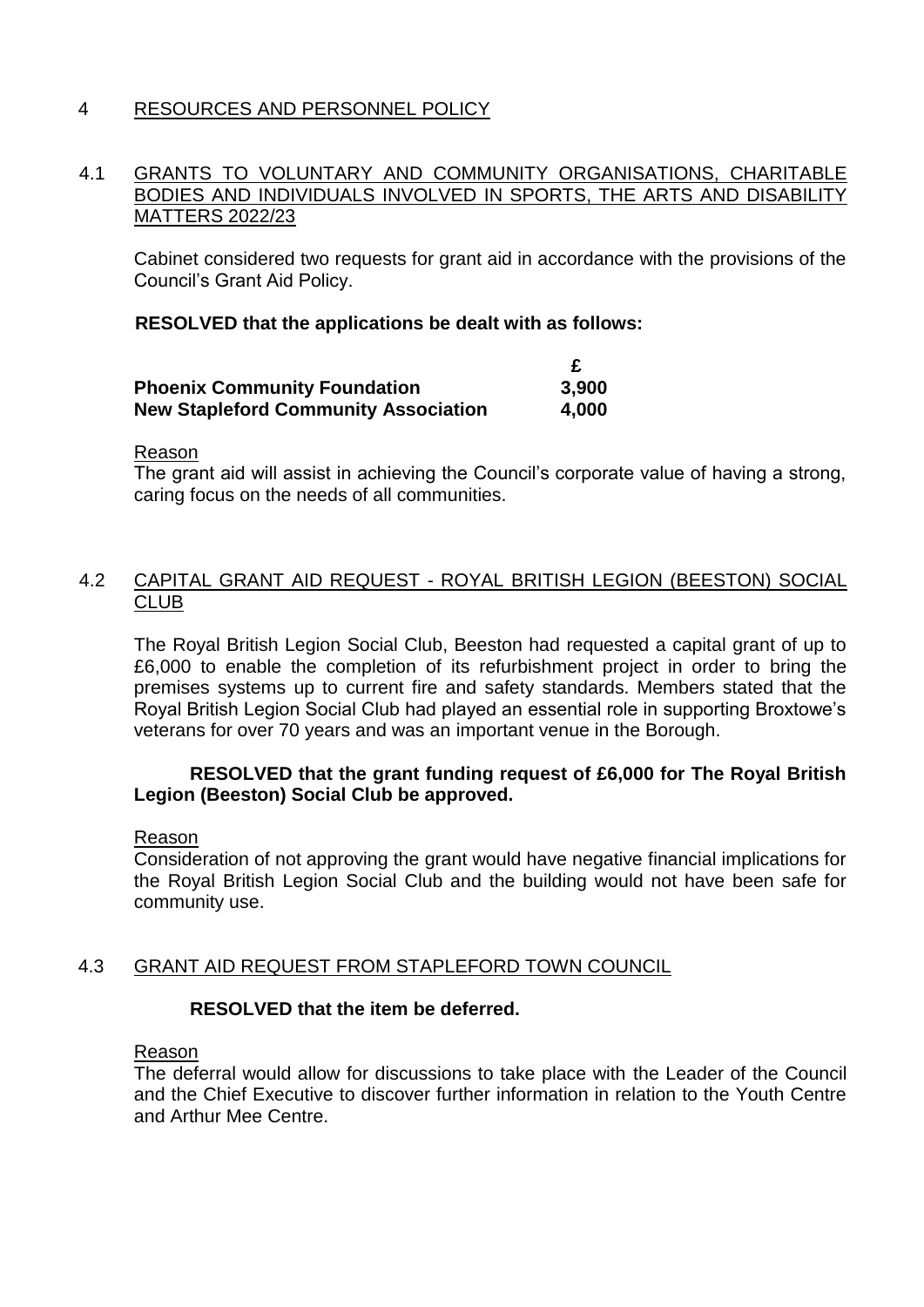## 5 ECONOMIC DEVELOPMENT AND ASSET MANAGEMENT

## 5.1 EMDEVCO: FIRST YEAR REPORT AND FUNDING REQUEST

The Cabinet was updated on the activity of East Midlands Development Company (EM DevCO) throughout 2021/22, the company's outline Business Plan 2022/23 and to confirm the authority's grant funding contribution to the EM DevCo for 2022/23.

EM DevCo had been set up to focus on plans for the co-ordinated delivery of development and infrastructure at Toton and Chetwynd, Ratcliffe Power Station and East Midlands Airport area. The interim vehicle had been established to drive forward the proposition whilst the parliamentary processes required to establish the proposed model of Locally Led Urban Development Corporation.

Discussions ensued regarding connectivity, the environment and opportunities to support the Toton plan. A query relating to funding of the train station at Toton was raised and Members expressed disappointment in relation to the decision around HS2. Without the contribution the business case from EM DevCo would not be as ambitious as planned and opportunities could be missed.

## **RESOLVED that the year 2 contributions of £167,000 be approved.**

#### Reason

This was an opportunity to provide greening within the Erewash valley and ensure builds are carried out within the right areas to prepare for future generations.

## 5.2 DEVOLUTION DEAL

Cabinet considered the continuing involvement of the Council in discussions to secure a devolution deal for Nottinghamshire and Derbyshire.

It was stated that development of the Chetwynd Barracks site and the Toton area of strategic growth required significant investment in infrastructure to unlock the land for housing development. This opportunity would be more likely to be deliverable through a County deal. Furthermore, large scale deals across Nottinghamshire could help to secure investment from government to tackle problems relating to land and housing. Acting alone, the Council would find this difficult to achieve.

Environmental initiatives such as engagement of local communities, large scale tree planning, solar panel installation, electric vehicle infrastructure would be more efficiently achieved collaboratively. A joint approach to collecting food waste in Nottinghamshire was being pursued. Members further considered the risks included in relation to local democracy and the future of Districts and Borough.

## **RESOLVED to endorse the continuing involvement of the Council in discussions to secure a devolution deal for Nottinghamshire and Derbyshire.**

#### Reason

There were greater opportunities for Broxtowe to benefit from a County deal to secure government investments. Levelling up investment would be more likely to be received if the Council participated in a County deal this would support areas in Broxtowe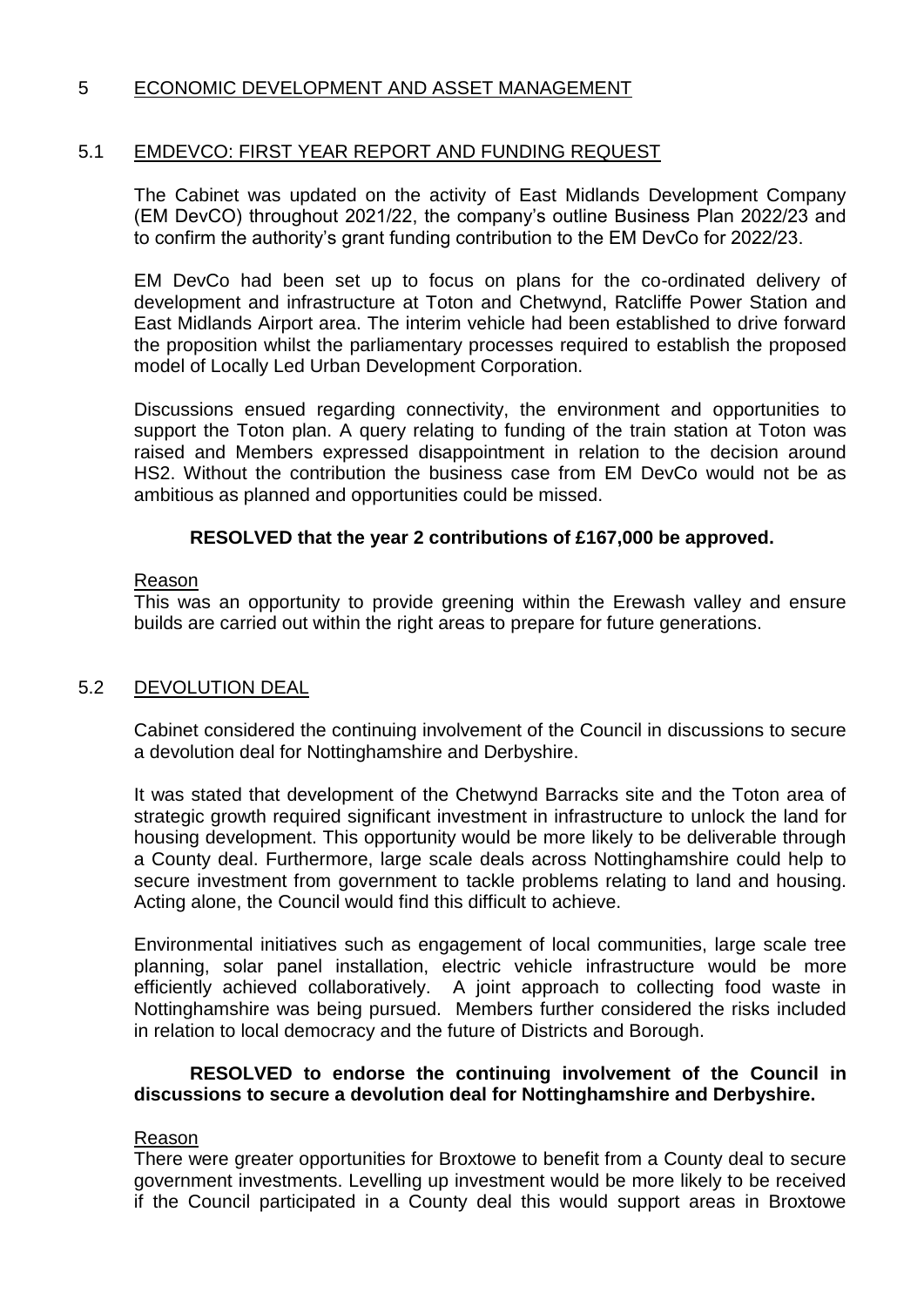where skills levels were lower and support investment to create a national skills academy. As part of the devolution deal, City, District and Borough Councils would be at the heart of determining the local priorities for the UKSPF investment plans.

## 5.3 BEESTON TOWN CENTRE UPDATE

The Cabinet noted the progress of development in Beeston Town Centre and were informed that the Italian restaurant, 'Ottimo' had opened for business. The Beeston Social was in its final stages of fitting-out units and planned to open during the week commencing 6 June 2022. Planning permission had been granted for external alterations and to the shopfronts to the former Argos block. Construction works for the Changing Places toilet had been scheduled to commence on site in July.

## 6 HOUSING

## 6.1 THE ACQUISITION OF 26 AFFORDABLE HOUSES AT FIELD FARM, **STAPLEFORD**

Members considered the proposal for the Council to acquire 22 rented and four shared ownership homes from the developer of the allocated housing site off Field farm, Stapleford. The acquisition of these units would assist the Council in meeting its housing targets as set out in the approved Housing Delivery Plan. All the affordable homes would be built in three phases between 2023 and 2026.

The current waiting list for family accommodation was high and there was a need to provide housing across the Borough. The housing targets as set out in the approved Housing Delivery Plan would not be met without this allocation of funding and ongoing programme of approvals relating to the purchase, acquisition, financing and construction of new homes.

## **RESOLVED that:**

- **1. Up to £3.5 million be allocated in the HRA capital programme for 2022/23 to 2025/26 for the construction of 26 rented and shared ownership homes at the site,**
- **2. A delegation be made to the Deputy Chief Executive and Section 151 Officer, following consultation with the relevant Cabinet Members for all approvals relating to the purchase, acquisition, financing and construction of the homes,**
- **3. An exemption to the Council's standing orders be provided to allow a building contract be entered into with the developer of the Field Farm site.**

#### Reason

This will assist with the Council's corporate priority of Housing and the aim of providing a good quality home for everyone.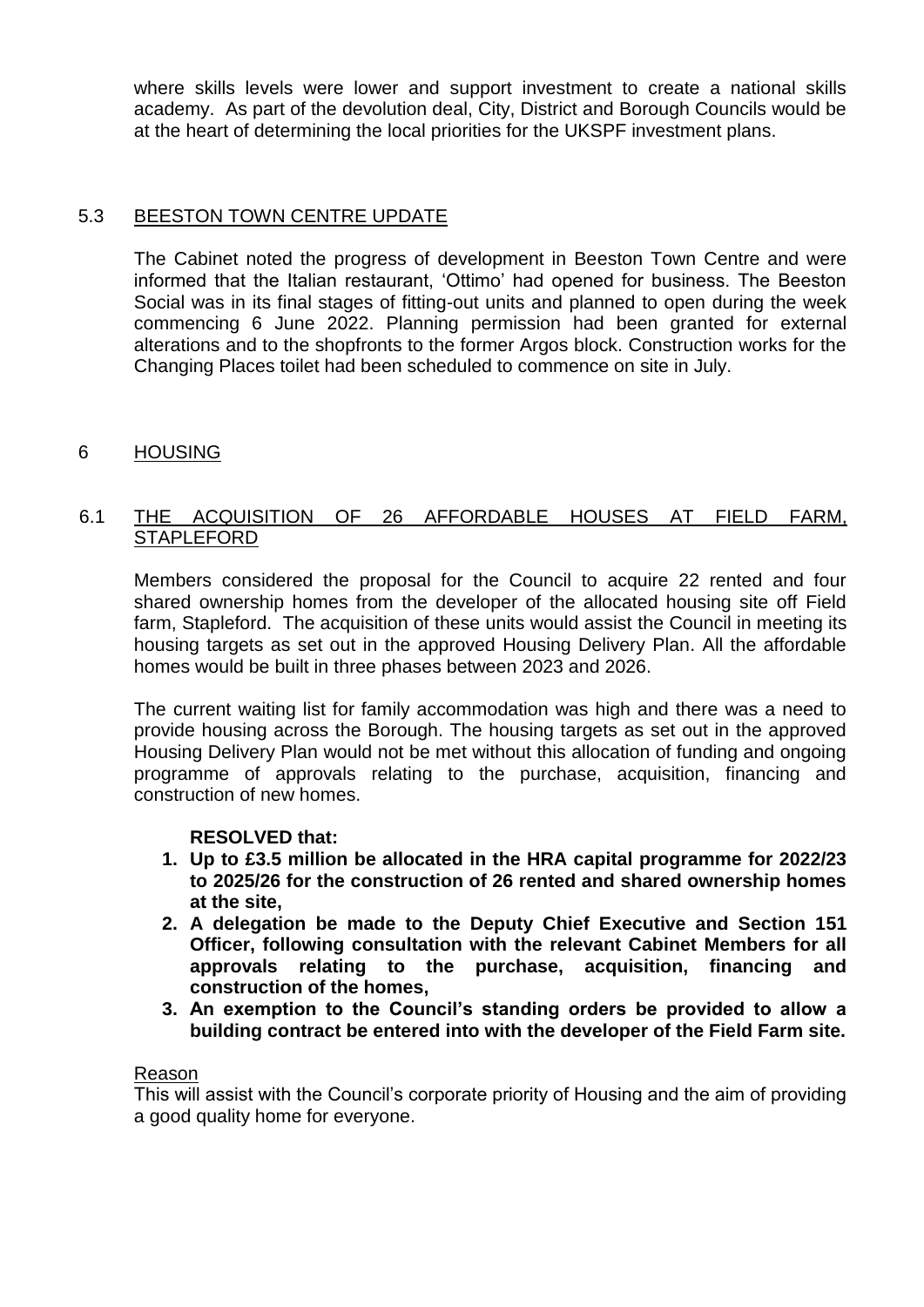## 7 ENVIRONMENT AND CLIMATE CHANGE

## 7.1 DECARBONISATION OF THE FLEET (TRANSITION TO BIOFUEL)

Cabinet considered a report which requested that additional funds be allocated within the 2022/23 budget cycle to support with the transition to Biofuel. Members were informed that a reduction in fleet emissions could be achieved in the shorter-term through the use of alternative fuels that required no capital or infrastructure investment.

Hydro treated vegetable oil (HVO) was a premium high quality vehicle fuel made from renewable, sustainable raw material and was an alternative fuel to diesel. HVO was compatible with all diesel vehicles from 2019 and included all refuse collection vehicles. The Council would no longer use Gas Oil (Red Diesel) within its grounds maintenance feet but would use diesel instead. Alternatives such as electrification and hydrogen fuel were considered a long-term concept.

Consideration was given to continuing with the diesel for all vehicles as HVO was 15p per litre more expensive to purchase than diesel and the increased cost of old vehicles being replaced with newer vehicles. Continuing with diesel would increase emissions across the borough generated by the Council's refuse collection vehicles.

## **RESOLVED that a budget of £42,000 for the transition to biofuel be approved within the 2022/23 budget cycle.**

### Reason

This will assist with the Council's corporate priority of the Environment and the aim of protecting the environment for the future.

## 8 COMMUNITY SAFETY

## 8.1 DOMESTIC HOMICIDE REVIEW FUNDING

Members noted the current financial position for the delivery of Domestic Homicide reviews and were informed that was a legal requirement for Local Authorities in England and Wales to participate in Domestic Homicide Reviews (DHR) on behalf of the Secretary of State. A Domestic Homicide Review was a statutory process under Section 9 of the Domestic Violence, Crime and Adults Act 2004. The reviews were held with a view to identify lessons to be learnt from the death and it was the responsibility of the Local Community Safer Partnership that covers Broxtowe, Gedling and Rushcliffe to fund equally.

The Act states that a DHR should be a multi-agency review of the circumstances in which the death of a person aged over 16 had, or appeared to have, resulted from violence, abuse or neglect.

Discussions ensued with support groups and campaigns highlighted including Equation/Cut it Out, White Ribbon Campaign and Broxtowe Women's Project. It was stated that should Cabinet Members not support the additional funding and put a